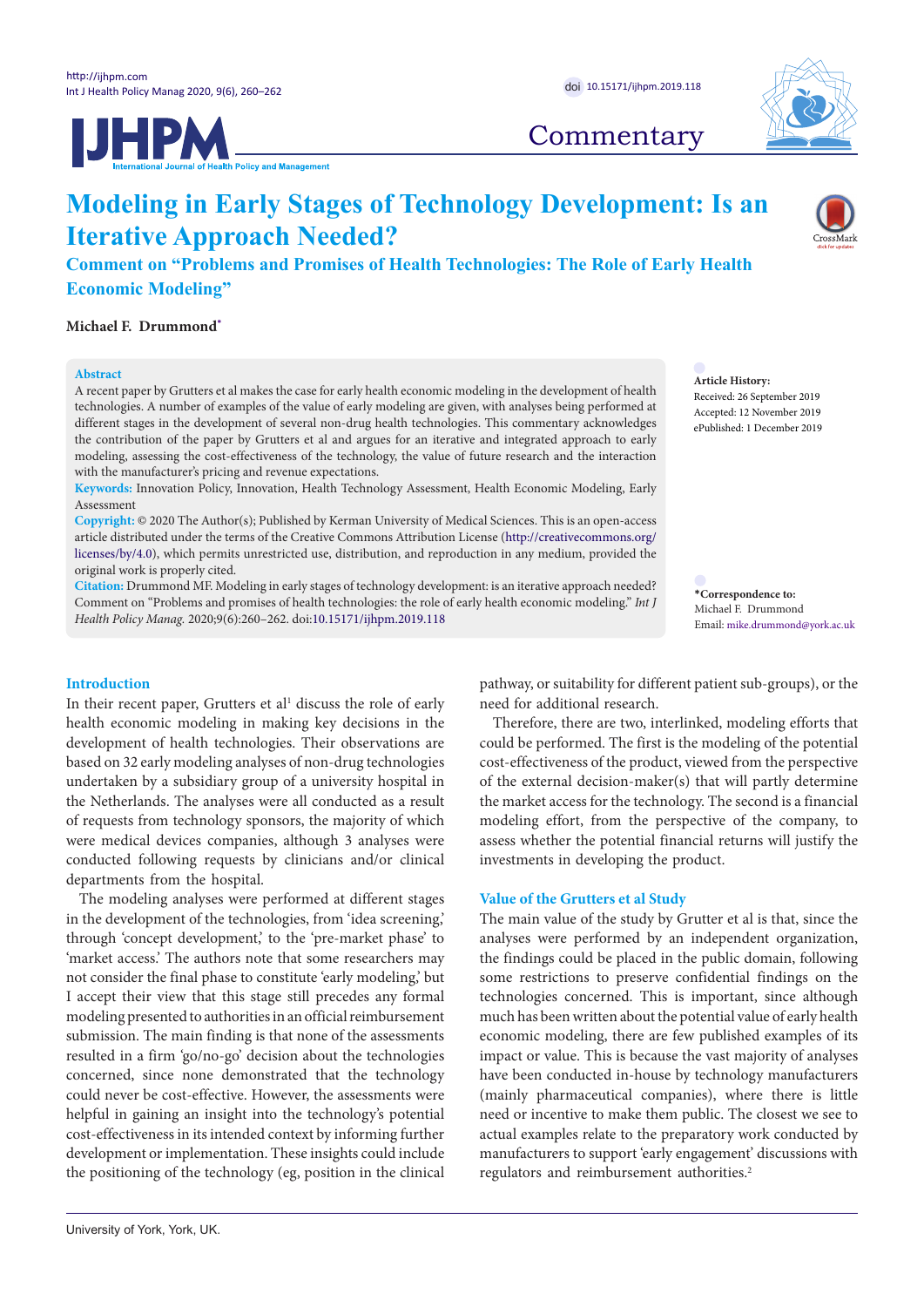#### **Issues for Further Discussion**

Although the paper by Grutters et al makes a strong case for the role of early health economic modeling, there are other issues meriting discussion, should we wish to assess how useful early modeling could be. The first issue relates to the question of go/no-go decisions. It is correct to argue that if all the assessments conclude that a technology is cost-effective, it is hard to argue that it should be abandoned. But it is not clear how the assessments undertaken considered the price (or acquisition cost) of the technologies concerned. Some of the analyses conducted close to market access presumably included a price, but it is not clear whether the analyses conducted in earlier stages of development accounted for the manufacturer's price expectations, or if any were even articulated. In the absence of inclusion of any price, or if price was varied in a sensitivity analysis, the modeling could still give the manufacturer an indication of whether particular price expectations could be met.

The point is that, whatever the benefits in improved health and cost savings, any technology could be rejected on grounds of lacking cost-effectiveness if the manufacturer's price expectations were too high. Ideally, the manufacturer's price expectations would be set early on and revised upwards or downwards as more information about the technology's performance, or the need for additional research, becomes known. However, in most cases, decisions about price are usually discussed quite late in the development process, when arguably the decision might mainly be based on recovery of as many of the research and development costs as possible, rather than the level of profit that the technology is likely to make overall. Therefore, in order to best interpret the results of modeling, price expectations should be set earlier and reset periodically based on the acquisition of new information.

Secondly, as Grutters et al note, early health economic modeling can be useful in guiding future research into the technology concerned. This is often because of the need to obtain more accurate estimates of the key parameters of the model, but could also be because the model indicates that there may be benefits from studying the technology in new patient populations or at a different position in the treatment pathway.

Grutters et al are a little sceptical about whether probabilistic sensitivity analysis is the best way of characterizing uncertainty in situations where the quality of the information about the new technology is poor. Rather, they favour the use of deterministic sensitivity analysis. There is debate about this issue in the health economics literature, although one of the arguments in favour of a probabilistic approach is that it facilitates the use of formal value of information (VoI) analysis to guide future research. For example, VoI analysis can provide an estimate of the overall value of conducting more research to reduce decision uncertainty. It can also identify which model parameters it would most important to estimate more precisely. In addition, as Rothery et al<sup>3</sup> point out, VoI analysis provides the manufacturer with a formal approach for considering the trade-off, at different stages of development, between carrying out further research and

revising price expectations for the technology downwards. This links back to the point about pricing expectations made earlier.

Thirdly, one of the interesting features of the paper by Grutters et al is that it demonstrates that early health economic modeling can be performed at different time points in the development of a technology. In the paper, the time points were determined by the timing of the requests for analyses by the technology's sponsor. In two cases the analysis was performed twice, although it is not clear whether this was at different time points or not. However, in principle, early stage health economic modeling is not a 'one-time' activity, but should be continuous and iterative, with the modeling being updated as more information becomes available, either about the technology itself or the environment in which it would be used (eg, emergence of new technologies, changes in prices, etc).4

For example, the price of the existing technology, that the manufacturer's technology seeks to replace, could fall, making the new technology less attractive. This happened with drugeluting stents in the United Kingdom. The price of bare metal stents fell, causing the incremental cost-effectiveness of drug-eluting stents to rise above the acceptable threshold in the United Kingdom.5 Alternatively, a new competitor technology could emerge, or there could be a change in decision-makers' requirements for evidence on effectiveness or cost-effectiveness.

#### **Towards a Comprehensive Role for Early Stage Modeling**

Grutters et al should be congratulated on an important contribution to the debate about the value of early health economic modeling. Based on their findings and the issues raised above, one could argue for a more comprehensive role for early stage health economic modeling. First, it would be iterative, with modeling being performed at multiple points in the development of the technology, normally at key points where either (*i*) an important decisions about the need for further research, or a change in positioning or pricing expectations needed to be made, or (*ii*) there was an important change in the external environment affecting the likely success or value of the technology.

Secondly, the modeling effort would comprise three, interlinked efforts (*i*) cost-effectiveness modeling from the perspective of the intended payer or reimbursement authority; (*ii*) modeling of the future research strategy for the technology, based on VoI analysis where possible; and (*iii*) financial modeling, of expected research costs, technology price and revenue, from the perspective of the manufacturer.

### **Ethical issues**

Not applicable.

#### **Competing interests**

Author declares that he has no competing interests.

#### **Author's contribution**

MFD is the single author of the paper.

#### **References**

1. Grutters JPC, Govers T, Nijboer J, Tummers M, van der Wilt GJ,